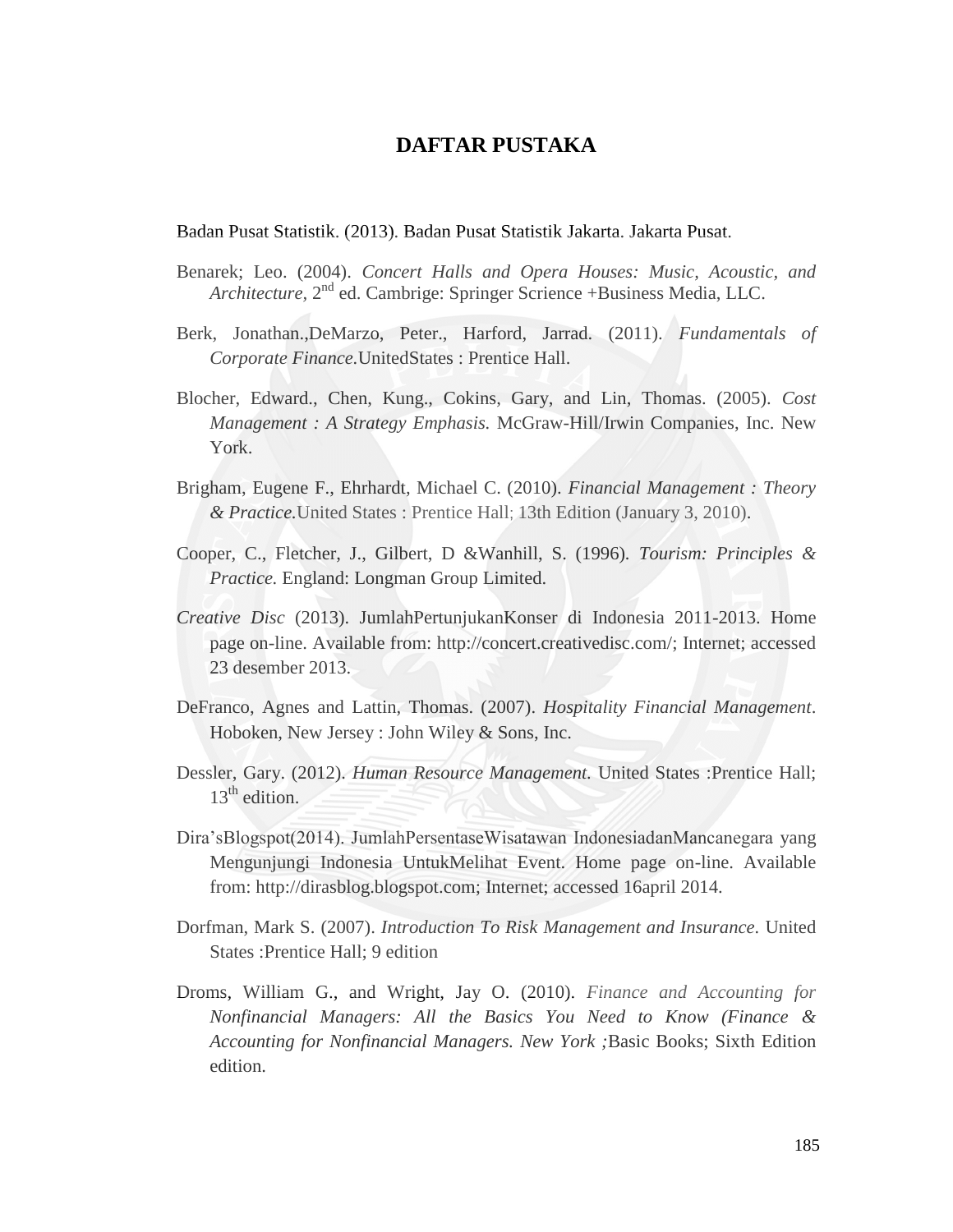- Enz, Cathy A. (2010). *Hospitality Strategic Management – Concepts and Cases*. John Wiley 7 Sons, Inc. Hokoben, New Jersey.
- Evans, Nigel., Campbell, David., and Stonehouse, George. (2008). *Strategic Management for Travel & Tourism*. Burlington: Butterworth Heinemann.
- Fitzsimmons, Mona J, and Fitzsimmons, James A. (2011). *Service Management.*Irwin Professional Pub; 4th edition. New York.
- Fortier; Mark. (2002). *Theory/Theatre An Introduction*, 2<sup>nd</sup> ed. Taylor and Francis Group, London.
- Graham, John. Smart, Scott B., Megginson, William L. (2009). *Corporate Finance*. Boston, Massachusetts, United States :South-Western College Pub; 3 edition.
- Indrani, Hedy C. (2004). PengaruhElemen Interior TerhadapKarakterAkustik Auditorium. Jakarta, Indonesia :Vol. 2 No. 1.
- Kronenberg, Christopher. (2008). *Change Management in Tourism: From "old" to "new" Tourism.* Erich Schmidt Verlag GmbH &.
- Kotler, Philip and Keller, Kevin. (2009). *Marketing Management*. United States :Pearson : 1st edition.
- Leiper, Neil (2004). *Tourism Management*. Arnold; 3rd edition.
- McEachern, William A. (2006). *Contemporary Economics*. United States of America : Thomson South-Western.
- Mondy, Wayne R. (2008). *Human Resource Management. United States :*Prentice Hall; 13 edition.
- Morrison, Alastair M. (2002)*. Hospitality and Travel Marketing*. United States: Delmar ThomsonLearning, Inc.
- Mowen, John C, dan Minor, Michael, (2002). *Consumer Behavior.* 5th Edition, Upper Saddle River, Prentice Hall, Inc. New Jersey
- Noe, Raymond A., Hollenbeck, John R., Gerhart, Barry, and Wright, Patrick M. (2010). *Human Resources Management:Guiding A Competitive Advantage.*  McGraw-Hill/Irwin Companies, Inc. New York.
- PeraturanMenteriPerdagangantentangSuratIjin Usaha Perdagangan 2009, No. 46 MenteriPerdaganganRepublik Indonesia.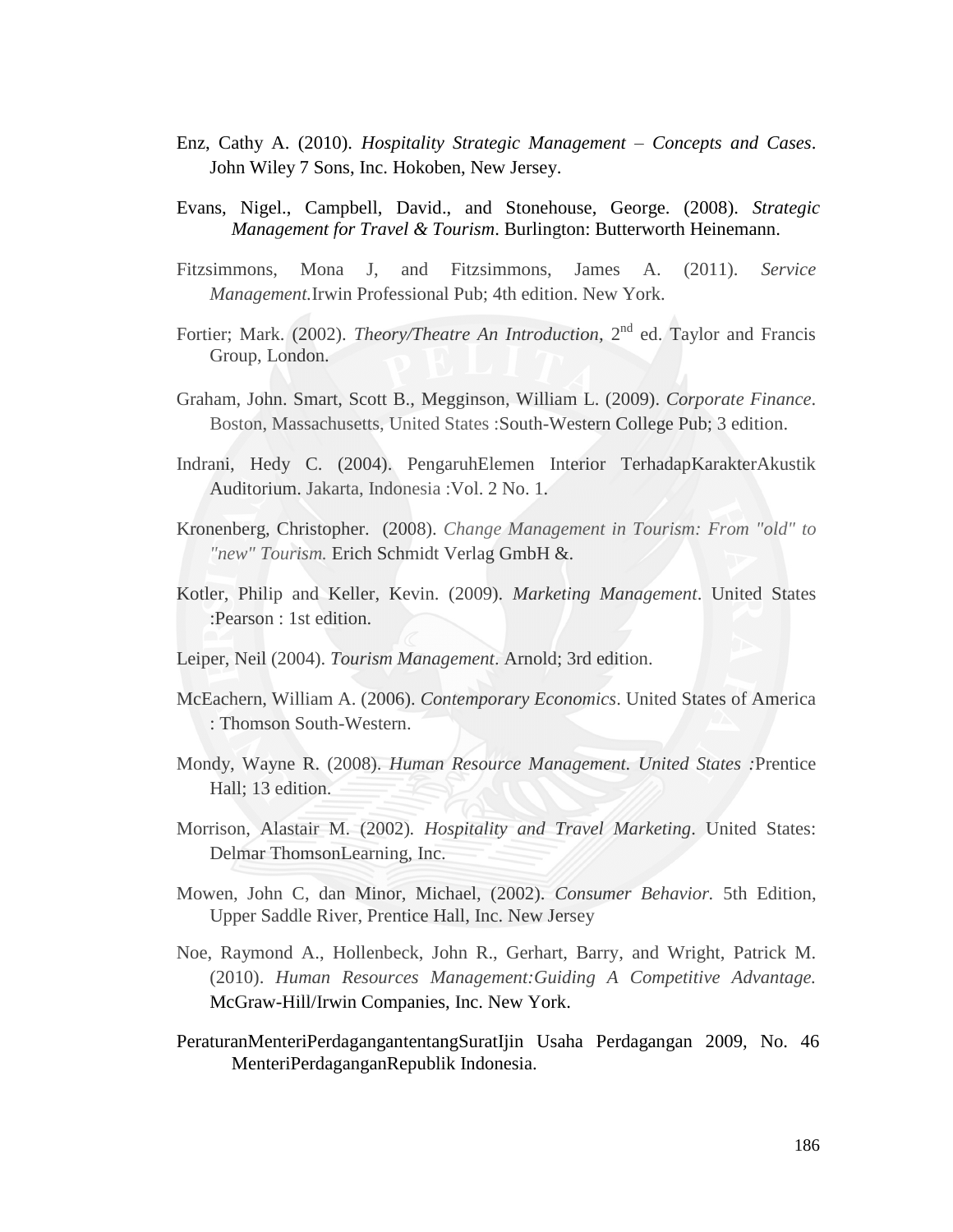- PeraturanGubernurProvinsi Daerah KhususIbukota Jakarta No. 189 Tahun 2012 tentangUpah Minimum ProvinsiTahun 2013.
- PeraturanMenteriTenagaKerjaTunjanganHari Raya KeagamaanBagiPekerja di Perusahaan 1994, No. 4 MenteriTenagaKerjaRepublik Indonesia.
- PeraturanPemerintahRepublik Indonesia tentangPengusahaanPariwisata 1990, No. 18 PemerintahRepublik Indonesia.
- PeraturanPemerintahRepublik Indonesia tentangPenyelenggaraanJaminanSosialTenagaKerjaTahun 1993, No. 14 PemerintahRepublik Indonesia.
- PeraturanPemerintahRepublik Indonesia tentangIzinLingkunganTahun 2012, No. 27 PemerintahRepublik Indonesia.
- Pfeiffer, Hardy Holzman Associates. (2002). *Theatres*, 2<sup>nd</sup> ed. London: Penguin Books.
- Pride and Ferrel (2012: 337). *Marketing*. Cengage Learning; 16 edition (April 11, 2012)
- Porter, Michael E. (2008). *On Competition, Updated and Expanded Version*. Boston: Harvard Business School Publishing Corporation.
- Reece, William S. (2010). *The Economics of Tourism*. United States : Prentice Hall : 1<sup>st</sup> Edition.
- Robbins, Stephen P. (2009). *Organization Theory.* United States :Pearson Education.
- Sekaran, Uma &Bougie, Roger (2010). *Research Method For Business : A Skill Building Approach.* 5<sup>th</sup> ed. John Wiley & Sons Inc.
- SekolahTinggiPariwisataPelitaHarapan (2007). *PedomanPenulisanTugasAkhirMahasiswa.*
- Soedarsono, RM &Sumanto, Bakdi (1996). Indonesia Indah: TeaterTradisional Indonesia. Jakarta: PerumPercetakan Negara Republik Indonesia.
- *Travel Indonesia* (2013). JumlahTempatPertunjukan di Jakarta. Home page on-line. Available from: [http://www.indonesia.travel/id/destination/556/tempat-tempat](http://www.indonesia.travel/id/destination/556/tempat-tempat-pameran-dan-pertunjukan-di-jakarta)[pameran-dan-pertunjukan-di-jakarta;](http://www.indonesia.travel/id/destination/556/tempat-tempat-pameran-dan-pertunjukan-di-jakarta) Internet; accessed 28 november 2013.
- Undang-UndangKepariwisataan No. 10 Tahun 2009. DewanPerwakilan Rakyat Republik Indonesia.